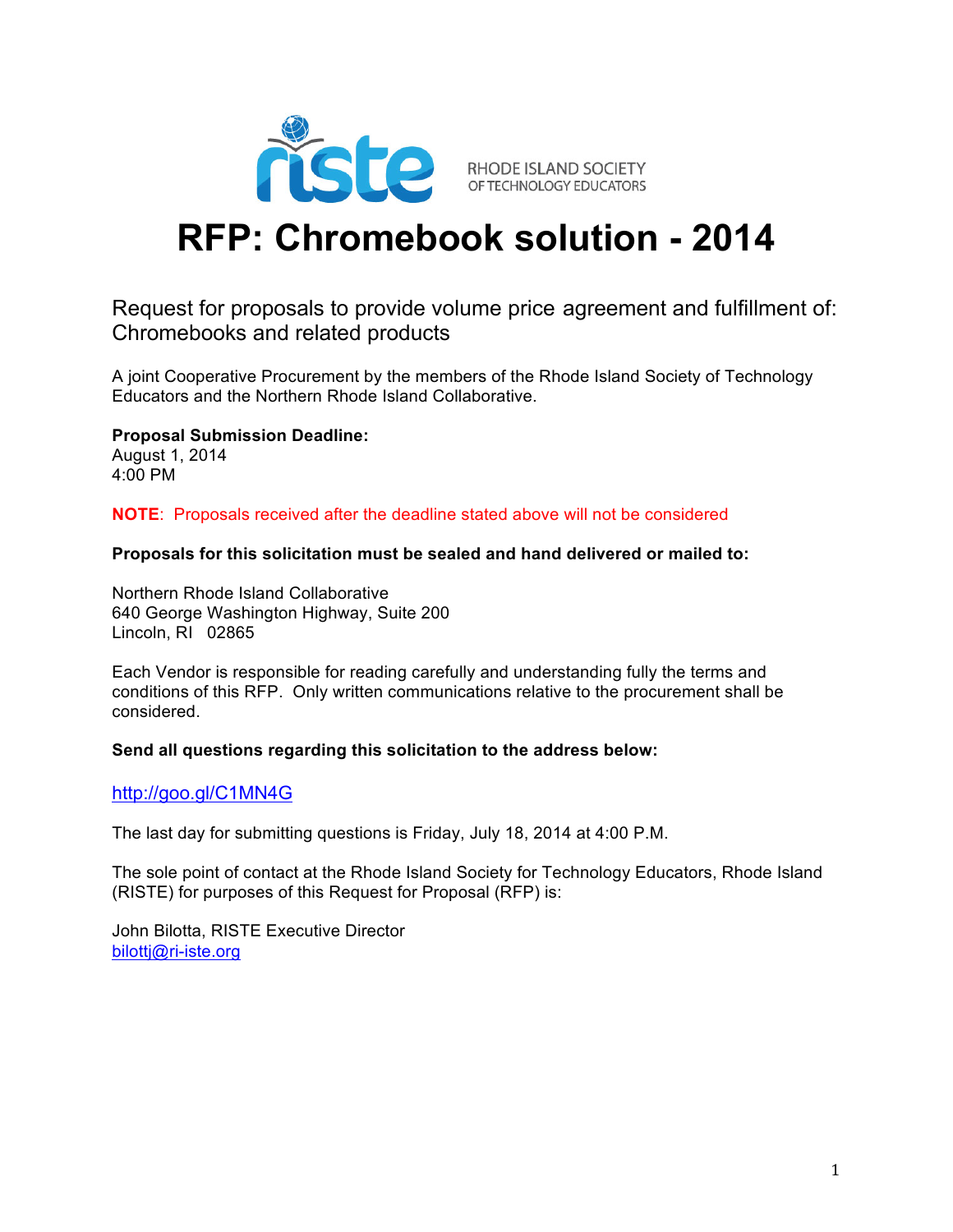# Table of Contents

| Exhibit A: Scope of Work: Additional Details18 |
|------------------------------------------------|
| Exhibit B: Active Reference Template19         |
| Exhibit C (attached Excel file)                |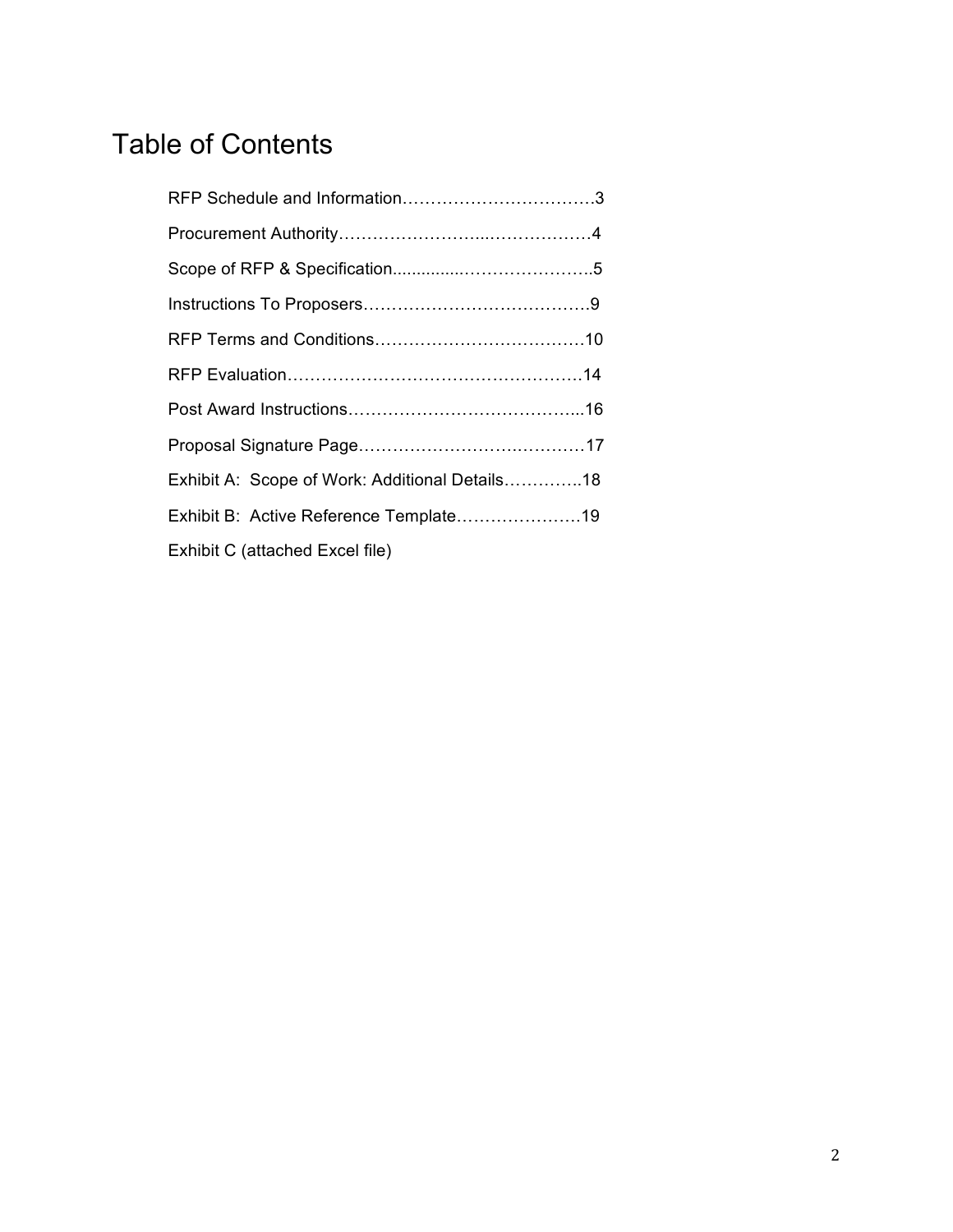# RFP Schedule and Information

Request for proposals to provide volume price agreement and fulfillment of: Chromebooks and related products

|                | <b>Announcement URL</b>                                                                                                                                     |
|----------------|-------------------------------------------------------------------------------------------------------------------------------------------------------------|
|                | http://www.ri-iste.org                                                                                                                                      |
|                |                                                                                                                                                             |
|                | <b>Point of contact:</b>                                                                                                                                    |
|                | John Bilotta, RISTE Executive Director<br>bilottaj@ri-iste.org                                                                                              |
|                |                                                                                                                                                             |
| 07/14/2014     | <b>Request for Proposal is released</b>                                                                                                                     |
|                | Request for proposals to provide volume price agreement and fulfillment of:                                                                                 |
|                | Chromebooks and related products.                                                                                                                           |
|                |                                                                                                                                                             |
|                | <b>Questions Period</b>                                                                                                                                     |
| $07/14/2014 -$ | All questions from Manufacturers or their Authorized Dealer(s) must be submitted to<br>RISTE using the web form found at the URL listed below by this date. |
|                | Send all questions regarding this solicitation to the URL below:                                                                                            |
| 07/18/2014     |                                                                                                                                                             |
|                | http://goo.gl/C1MN4G                                                                                                                                        |
|                |                                                                                                                                                             |
|                | <b>Posted Answers</b>                                                                                                                                       |
| 07/18/2014     | All questions and official responses will be posted on RISTE's website at the RFP<br><b>Announcement URL</b>                                                |
|                |                                                                                                                                                             |
|                | <b>RFP Submission Deadline</b>                                                                                                                              |
|                | All sealed proposals are due by 4:00pm to:                                                                                                                  |
|                | Northern Rhode Island Collaborative                                                                                                                         |
|                | 640 George Washington Highway, Suite 200                                                                                                                    |
|                | Lincoln, RI 02865                                                                                                                                           |
| 08/01/2014     | Proposals, amendments to proposals, or requests for withdrawals of proposals                                                                                |
|                | arriving after the closing time and date shall not be considered. There shall be no                                                                         |
|                | public opening of the proposals. The names of Vendors will not be released until                                                                            |
|                | after the award has been made.                                                                                                                              |
|                |                                                                                                                                                             |
|                | Proposals received after the deadline stated above will not be considered                                                                                   |
| 08/04/2014 -   | <b>Proposal Evaluation Period</b>                                                                                                                           |
|                |                                                                                                                                                             |
| 08/08/2014     |                                                                                                                                                             |
|                | <b>Notification of award</b>                                                                                                                                |
| 08/11/2014     | All Proposers will be notified of the status of their proposal.                                                                                             |
|                |                                                                                                                                                             |
|                | <b>Post-Award Conference</b>                                                                                                                                |
| <b>TBD</b>     |                                                                                                                                                             |
|                | RISTE and contract awardee will meet to finalize logistics.                                                                                                 |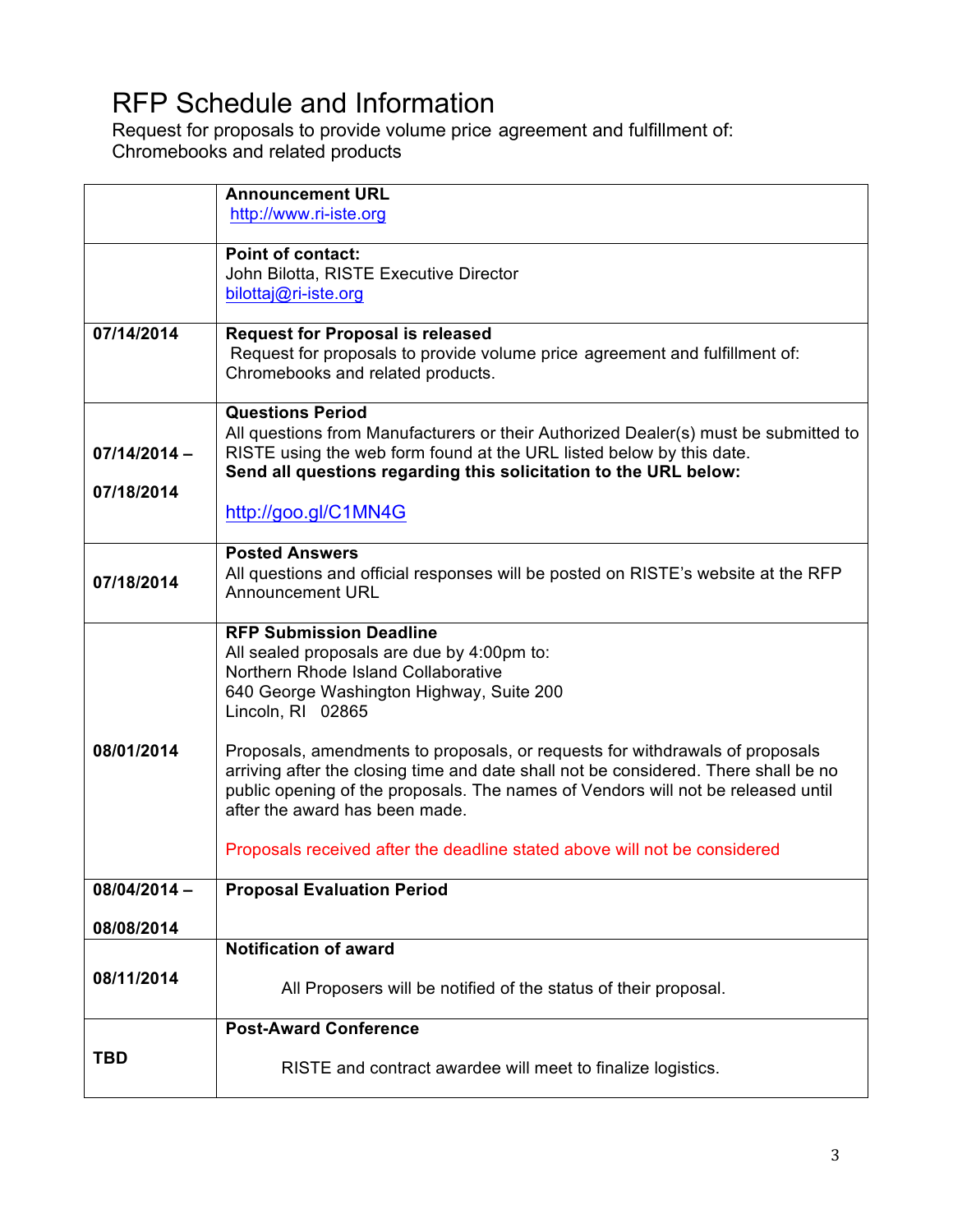# Procurement Authority

The Rhode Island Society of Technology Educators (RISTE) is an incorporated not-for-profit membership organization dedicated to maximizing the value of educational technology to its members by working with software and hardware vendors to procure the most effective and appropriate technological resources at the lowest possible price.

Educational institutions throughout Rhode Island rely on RISTE to provide the lowest cost solution for technology purchasing by aggregating the buying power of the state and providing flexible distribution options for hardware, software, online resources, technology furniture, and books. Currently serving 33 public school districts, 276 individual schools, and14 independent schools; RISTE represents over 128,000 students and thousands of staff. For a list of our current members visit: http://www.ri-iste.org/page-1727241

RISTE and the Northern Rhode Island Collaborative, as agents, conduct this request for proposal on behalf of the educational institutions holding current and valid membership in the consortium ("Consortium Members"). The consortium includes all NRIC member districts and schools/districts with current RISTE membership.

RISTE agrees and represents that it has the agreement of all Consortium Members to enter into this request for proposal, and each Consortium Member accepts and agrees to the terms and conditions of this request for proposal, as if it has itself executed the same. Any resulting agreement from this procurement shall be available to other public entities across the RISTE membership through execution of the RISTE membership agreement.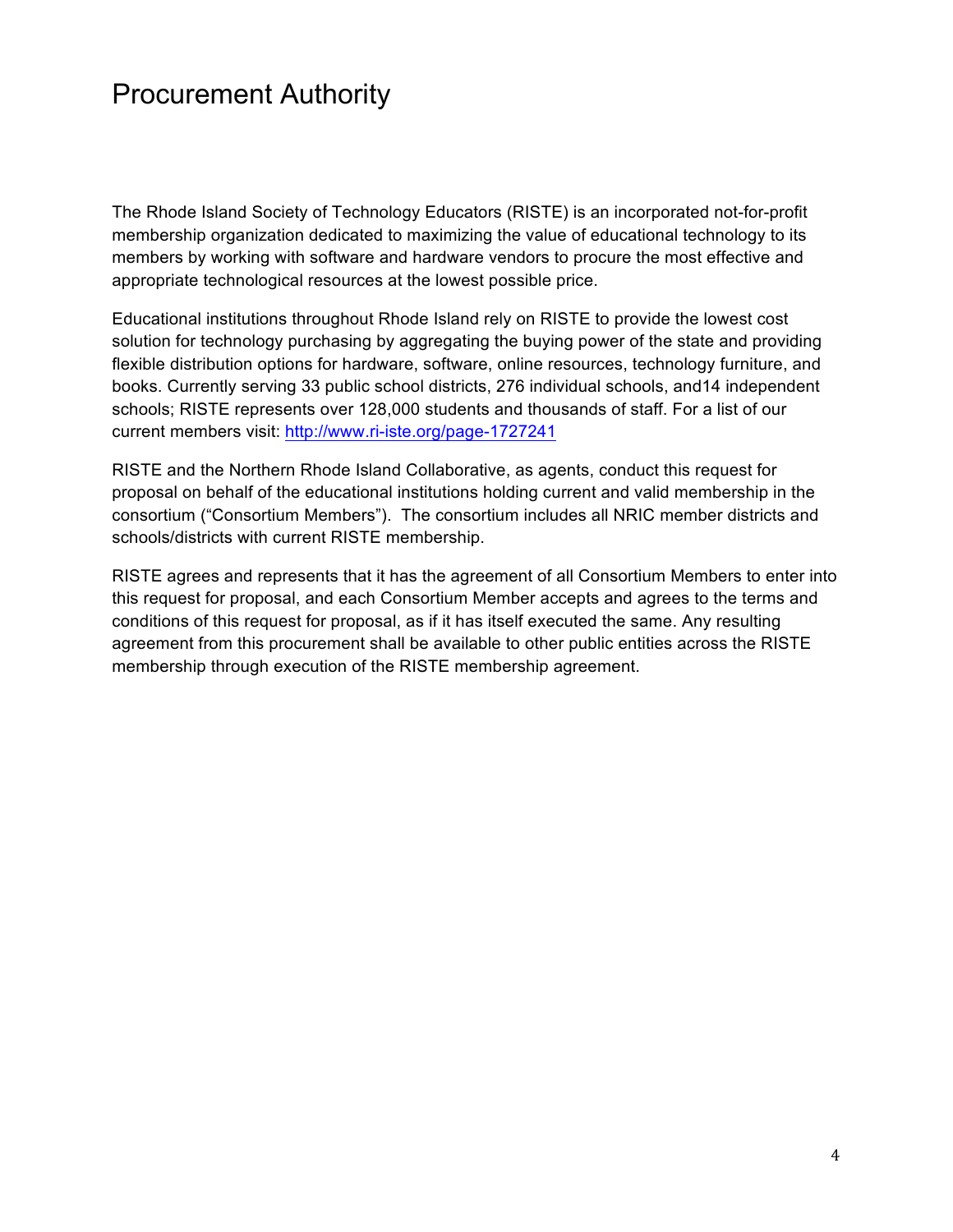# Scope of RFP & Specification

The Rhode Island Society of Technology Educators ("RISTE") is seeking proposals from Vendor providers ("Proposer") for a price agreement and fulfillment services.

We are seeking proposals from authorized Chromebook providers for serving the consortium members with competitive pricing and quality service. Hardware solution specifications are included in Exhibit A.

In addition to providing hardware solutions and pricing, please respond to the following in your proposal:

### **Asset Management – asset tags**

Explain how your company can assist RISTE members in asset management of all the devices including physical tags and an online management tool that can track the following information:

- Device ID
- Manufacturer Part Number
- Serial Number
- Assigned Location of Device
- Assigned Tracking information assigned by district
- Date of Purchase

#### **Laser Etching**

Explain how your company can provide theft deterrent identification for each device, which includes branding and easy identification of devices, including a permanent and non-removable solution for unique identification.

# **Break Fix – 3rd party warranty**

Please describe your solution for replacement of broken units and response time frames.

Please describe your proposed replacement process and turnaround time frames.

Please describe the warranty services proposed for this solution.

\*Note - There shall be no charge assessed to the District/School for any shipping or handling in the shipment or return of the equipment.

# **Logistics of Implementation – Kitting, Palletization, Staging**

Please describe your capability to provide a turnkey solution for all members of RISTE, given that each school has their own requirements and specifications, i.e. the capability to manage each school implementation.

Customer shipping locations may vary, please provide detail as to how your firm is able to address sending to multiple locations with a detailed tracking system. Each location's shipping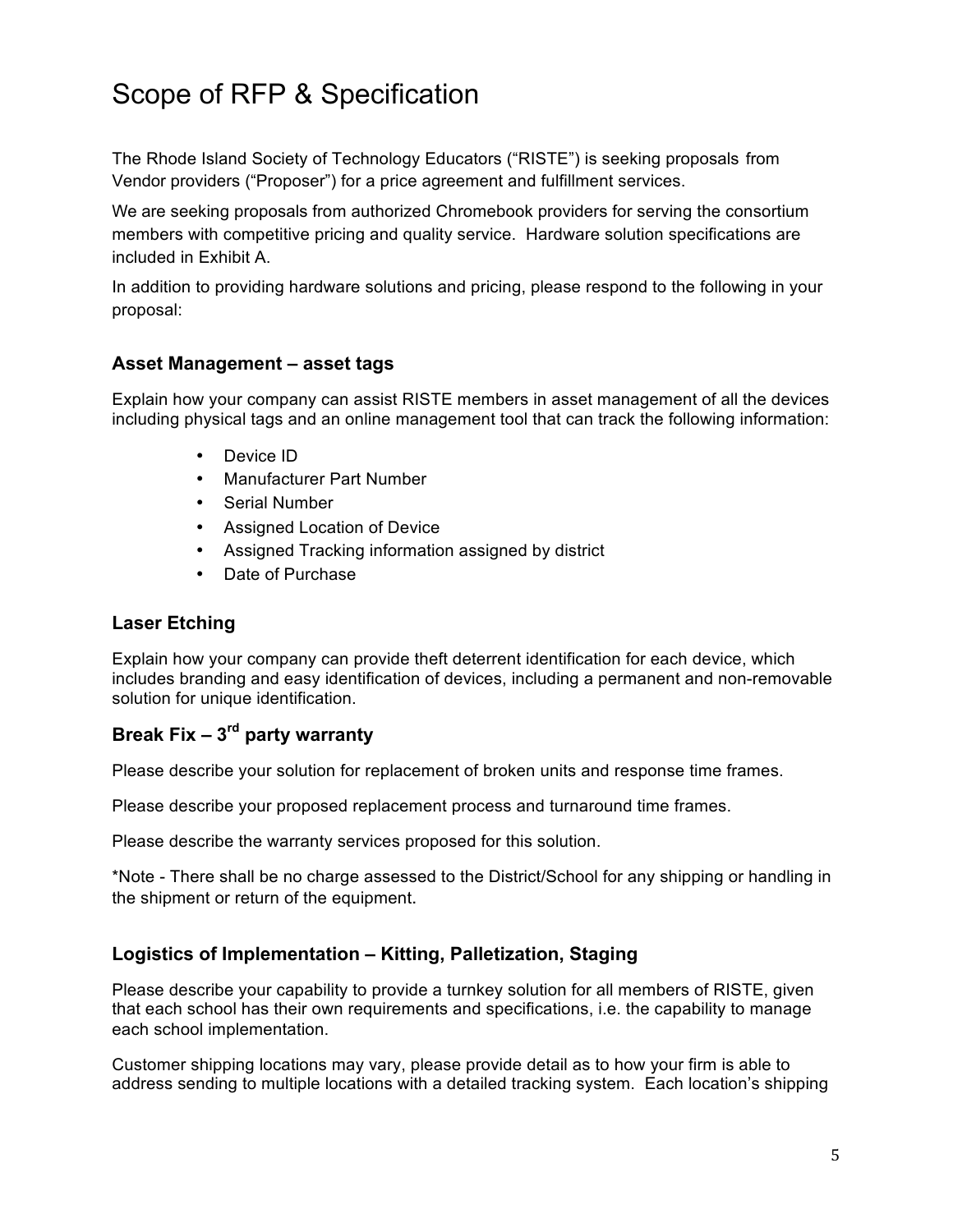circumstances will be unique, it is required that a proposer be able to work with each member to manage the implementation.

Describe your firm's ability to handle complex logistics for each location including circumstances such as loading docks, inside delivery, ship to end users, warehouses, lift gate requirements, multiple ship to addresses, and separate billing for each member of RISTE.

Please describe your firm's capability to handle multi-point orders with multiple ship-to locations.

Please describe your firm's warehouse capability to hold and stage orders prior to shipment to various locations. At times, it may be necessary to hold an item for shipment until the recipient can accept shipment.

### **Google Domain Enrollment & Configuration Process**

Members may require that devices arrive on site pre-enrolled in each RISTE member's unique Google Domain name and configured for each respective Google Domain/RISTE member school.

Please describe your configuration process prior to shipment, and your capability to provide optional or additional onsite configuration services if a RISTE member requires them.

#### **Google Ecosystem**

Please describe how your firm is able to provide an all-inclusive Google classroom ecosystem that includes the below software solutions to support online learning and classroom management.

- **Classroom Management** software with the capability of managing students with in the classroom and the ability to view their screens remotely by the instructor
- **Collaborative Video Solution**
- **Archival & eDiscovery Solution**

#### **Professional Development**

Please describe how your company can provide Professional Development needs for faculty and staff members who are new to the Chrome ecosystem and ongoing training and development services you can provide to RISTE members.

This should include Google IT management console training, classroom management training, as well as Google Apps training.

#### **No‐Cost Professional Development & Other Value‐Adds**

Proposers are strongly encouraged to include no cost value adds as part of their Proposal; this will be taken into account when Proposals are evaluated. Some examples of no cost value adds include the following:

• Professional Development - Please describe your Professional Development offerings (webinars, train the trainer, face to face, etc.).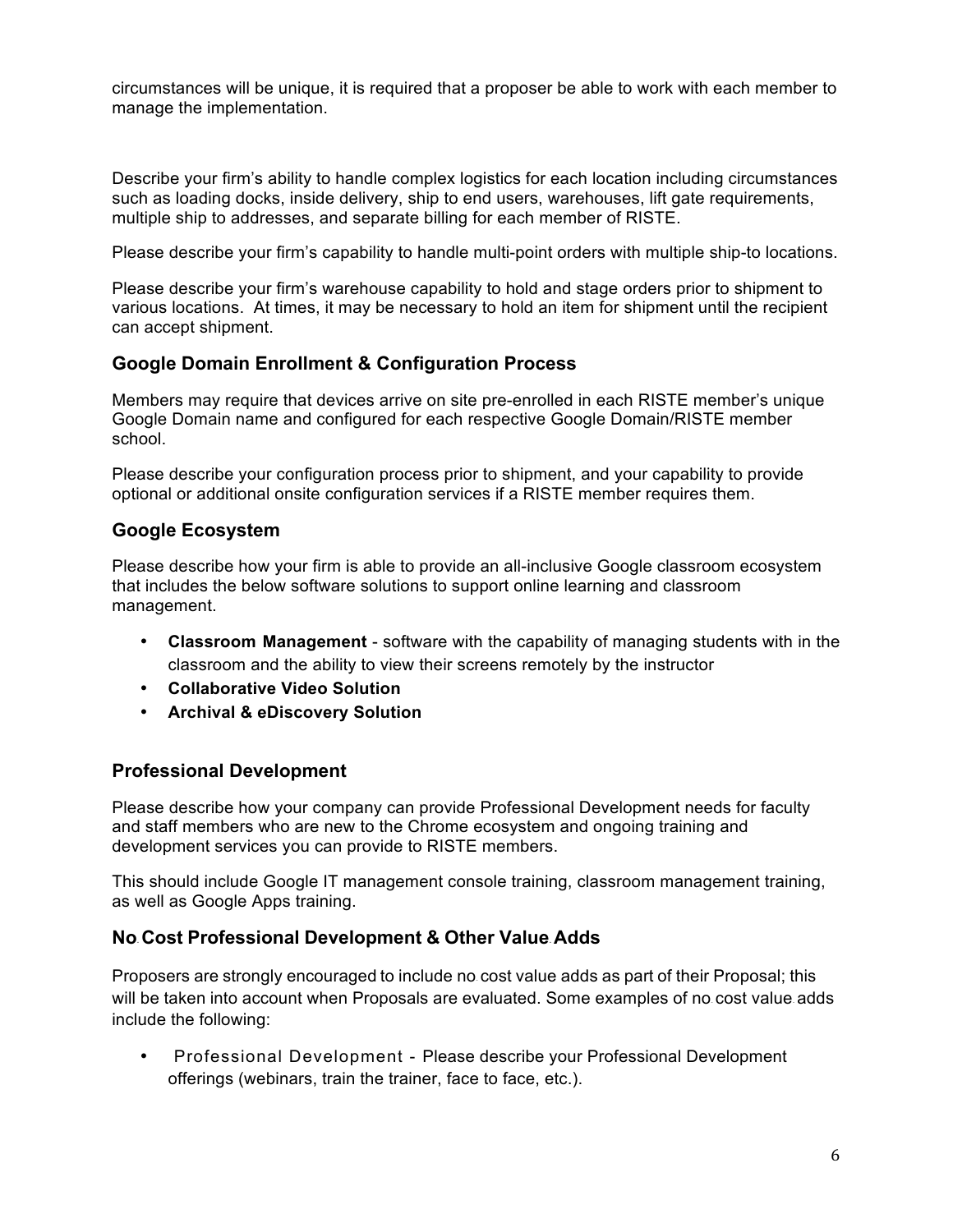- Repair center and technician certification Please describe your repair center offering (local/depot) and technician certifications.
- Replacement Service Please explain your replacement service for broken/defective units.
- Free resources available Describe your pre-sales consultation, technology road maps and other assistance.
- Special Programs/Prime Vendor Advantages i.e. Student/Faculty purchases
- Describe any volume discounts, exclusive pricing, and special promotions that you offer
- Extended warranties Describe your enhanced warranty services (uplifts, etc.).
- Describe your online purchase management system.

# **Term - Contract Period**

The term for the contract awarded pursuant to this solicitation will be for a three (3) year period effective from the date of contract execution with options to renew for three (3) additional one (1) year terms.

# **RISTE Administrative Fee**

The RISTE administrative fee is to be calculated into the price of all proposal items. Only the item price with the addition of the RISTE administrative fee is presented to the RISTE membership and will be the price paid by the RISTE Member.

### **Items and Pricing**

The purpose of this RFP is for designation as provider of Chromebooks products and/or services for consortium members of RISTE.

# **Brand Specification**

If items called for by this request for proposal have been identified by a brand name, such identification is intended to be descriptive but not restrictive, and is to indicate the quality and characteristics of products that will be satisfactory.

Responses offering "equal" products (including products of a brand name manufacturer other than the one described in this procurement) will be considered for award if such products are clearly identified in the responses and are determined by RISTE to meet fully the salient characteristics and requirements listed in the RFP or otherwise indicated by the items listed in Exhibit A.

# **Maintaining Product and Price List**

It is the responsibility of the awarded respondent to maintain an accurate price list for the lifetime of the contract including marking existing products as discontinued and submitting a complete and accurate price list every six months, or more frequently if needed.

# **Discontinued Items**

All changes to the price list must be submitted 30 days prior to taking effect. Discontinued items must be marked on Exhibit A and submitted to RISTE to be removed from the contract.

If a member of RISTE purchases a product that is no longer available, but was not designated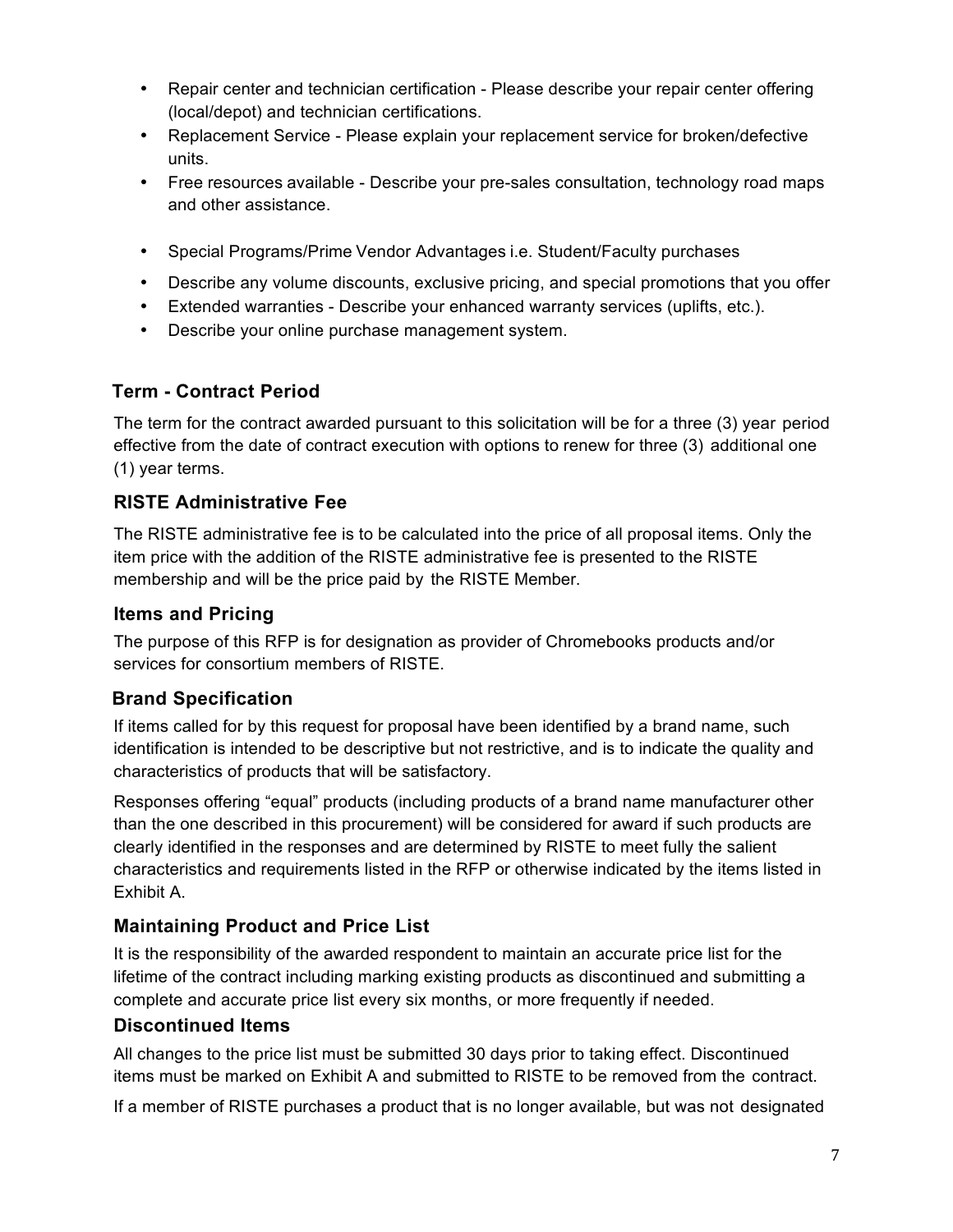so by the awarded proposer, it will be the responsibility of the proposer to ship an equivalent or better product at the price of the purchased, discontinued product.

# **Adding New Products**

When a manufacturer creates new models or replaces discontinued ones that were contemplated by the scope of this RFP, they may be added to the awarded contract at the same percentage off of MSRP or at a greater discount.

# **Shipping**

All items must be proposed Freight On Board Destination. (FOB) (meaning standard shipping to a single location per order) is included unless specified in completed Exhibit C. Please use Exhibit C to indicate extra charges associated with special handling and situations.

There shall be no charge assessed to the District/School for any shipping and handling in the shipment or return of the equipment.

# **Lowest Possible Price**

By submitting a proposal, the proposer agrees that the price offered to the RISTE with the contract's administrative fee is the lowest price offered by the proposer to the members of the RISTE.

The RISTE Members shall pay the lower of the prices contained in the RFP or an Announced Promotion Price, Educational Discount Price, General Price Reduction price, Standard Configuration price or Per Transaction Multiple Unit Discount.

RISTE reserves the right to review at any time the pricing of this agreement. If pricing is found to not be the lowest possible price for Consortium Members, any agreement from this RFP process may be immediately suspended, re-bid, or pricing immediately adjusted to affirm this requirement.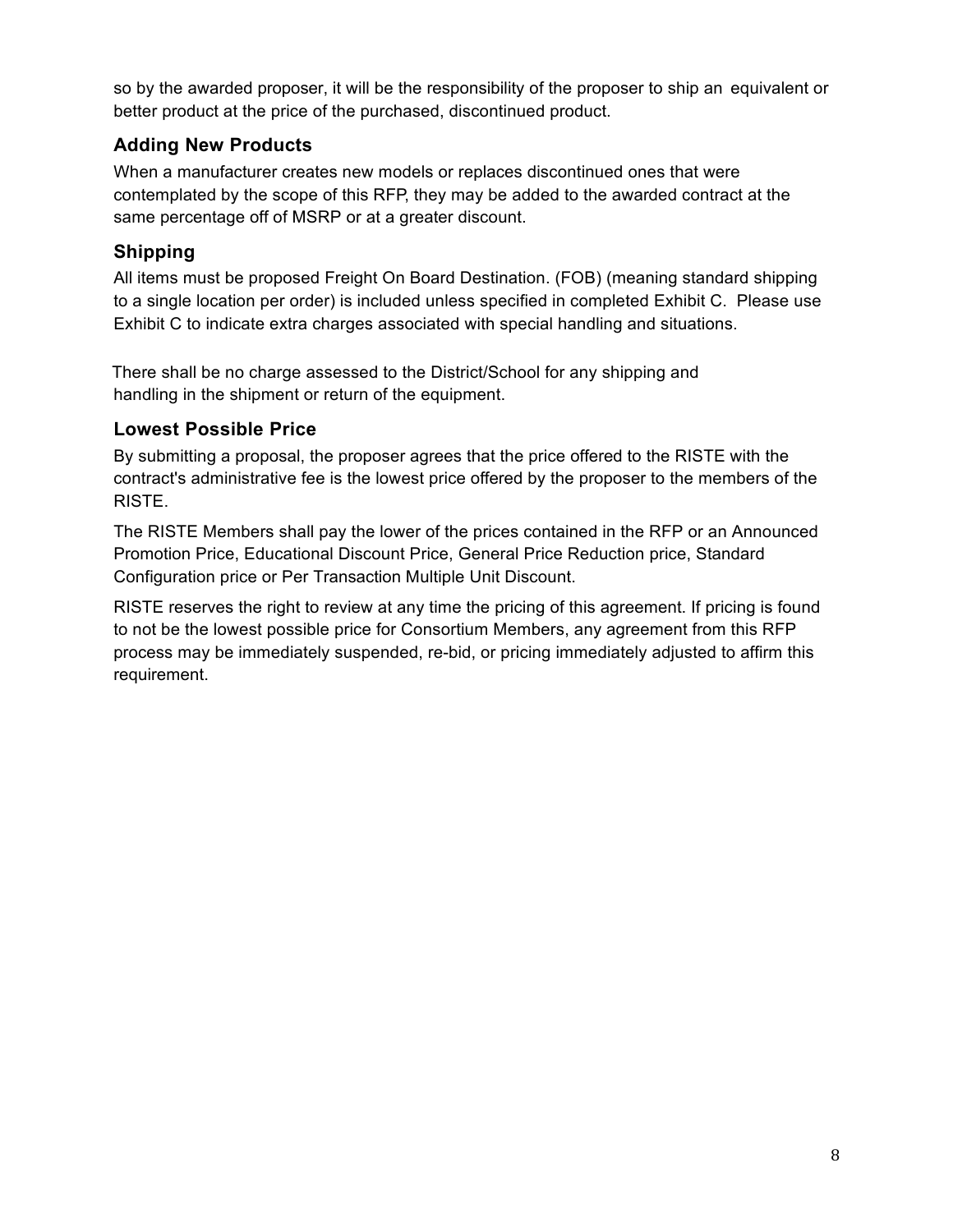# Instructions To Proposers

# **Proposal Preparation**

Failure to submit proposals in accordance with the provisions of this Solicitation shall be grounds to declare the proposal as non-responsive. Proposers must:

- Submit a completed proposal
- Provide RISTE with all required or request documents and literature
- Initial any corrections or erasures to their proposal that deviate from the terms and conditions presented in this RFP

### **Proposal Submission and Format**

Responses must be received by the closing date and time, and be delivered in a sealed package to:

Northern Rhode Island Collaborative Attn: John Bilotta / RFP: Chromebooks - 2014 640 George Washington Highway, Suite 200 Lincoln, RI 02865

# **Electronic Submission**

The RISTE requires proposers to submit their responses in electronic format. The response must arrive in a sealed package that must contain a USB Flash Drive (preferred) or a CD (hereinafter "media"). The media must contain:

- A single PDF containing the proposers response, including all Exhibits, any proposed contractual changes, and a completed bid signature page.
- Exhibit C Pricing should be submitted in its native Excel format for ease of scoring.
- Proposers *may* also submit their full proposal in paper format.

RISTE is not responsible for Proposals submitted in any manner, format or to any delivery point other than as specified.

# **How To Complete Exhibit C**

Exhibit C has multiple tabs. Please complete all relevant tabs for your proposal.

Pricing listed must include the Google management license for each unit and the RISTE 2% administrative fee.

If shipping is not included, then it must be indicated on Exhibit C.

Proposers may add products not pre-filled by RISTE if they meet the specification of this RFP.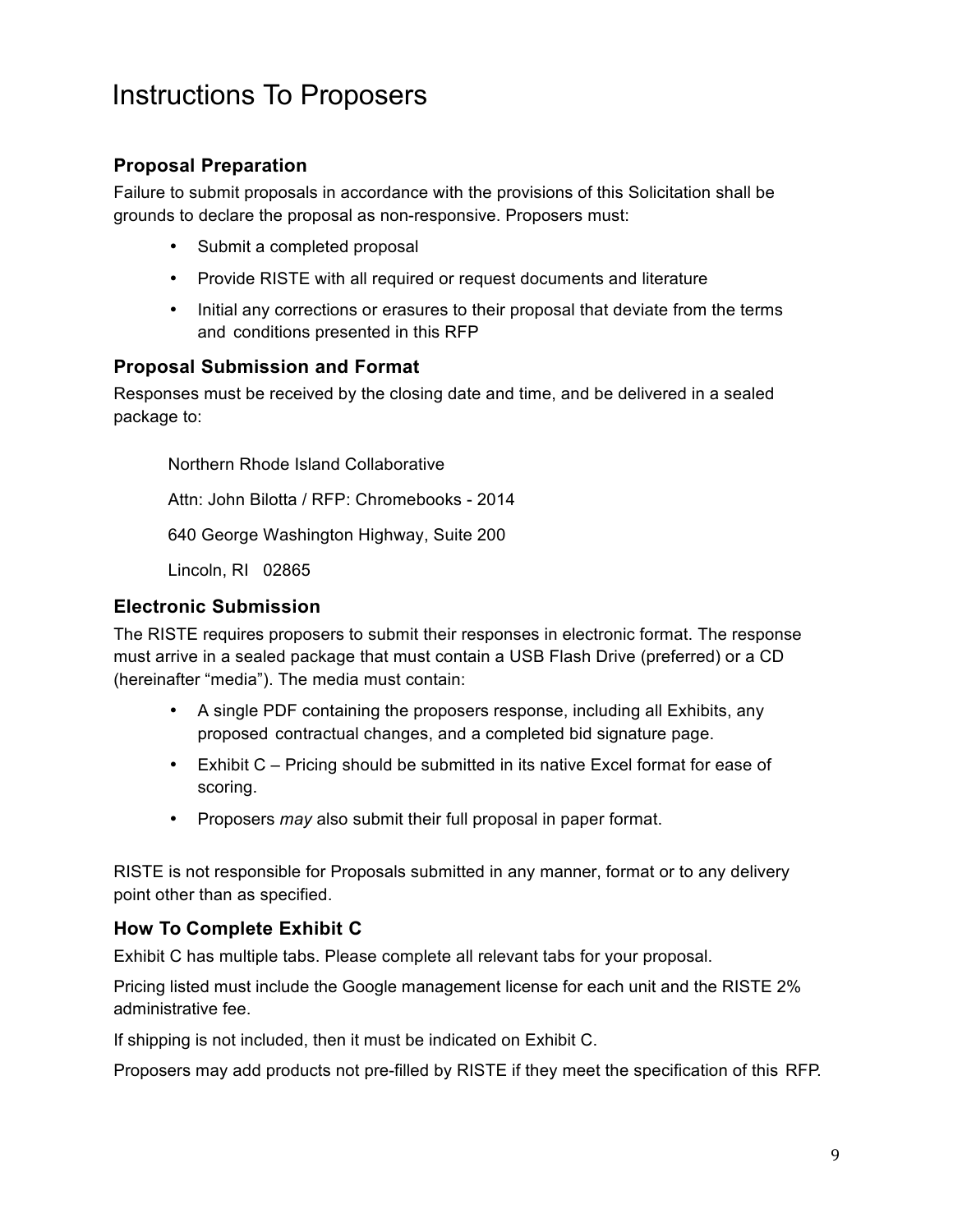# RFP Terms and Conditions

# **Change by Addenda**

RISTE may change this RFP by Written Addenda

- Proposers must provide Written acknowledgement of receipt of any Addenda on the Bid Signature Page
- RISTE shall issue all Addenda on the company website (www.RISTE.org)
- At its discretion, RISTE may extend the Closing to allow Proposers time to analyze and adjust to changes.
- The failure of a Vendor to acknowledge any addenda shall not relieve the Vendor of the responsibility for complying with the terms thereof.

### **Modification or Withdrawal**

A Proposer may modify or withdraw its Proposal in writing only prior to Closing. Modification or withdrawal must be marked and delivered as described in PROPOSAL SUBMISSION above. Proposers are responsible for ensuring that RISTE receives its modification or withdrawal. Modification or withdrawals must be prepared and submitted on the Proposer's letterhead, signed by an authorized representative of the Proposer.

The Proposer hereby acknowledges and agrees that these specifications and this RFP process control any contract awarded by this process unless the Proposer expressly states on the Proposal Signature Page alternative terms or conditions the Proposer wishes RISTE to consider. Any such alternative terms or conditions shall constitute a variance and, if material, may subject the proposal to rejection.

All variances from the specifications shall be clearly noted on the proposal to allow for the evaluation of that variance. The lack of notation of a variance may constitute rejection of the proposal.

#### **Modifications**

Modifications must state that the modification amends and supersedes the prior Proposal.

#### **Withdrawals**

When in person the Proposer must present appropriate identification and evidence of authority satisfactory to RISTE.

Proposals submitted by Proposers shall be irrevocable for at least thirty (30) calendar days after the proposal opening date and time.

#### **Late Proposals**

Any Proposal received after Closing is late. A Proposer's request for withdrawal or modification of a Proposal received after Closing is late. RISTE will not consider late Proposals, withdrawals or modifications. RISTE reserves the right to consider Proposals that have been delayed or mishandled by RISTE.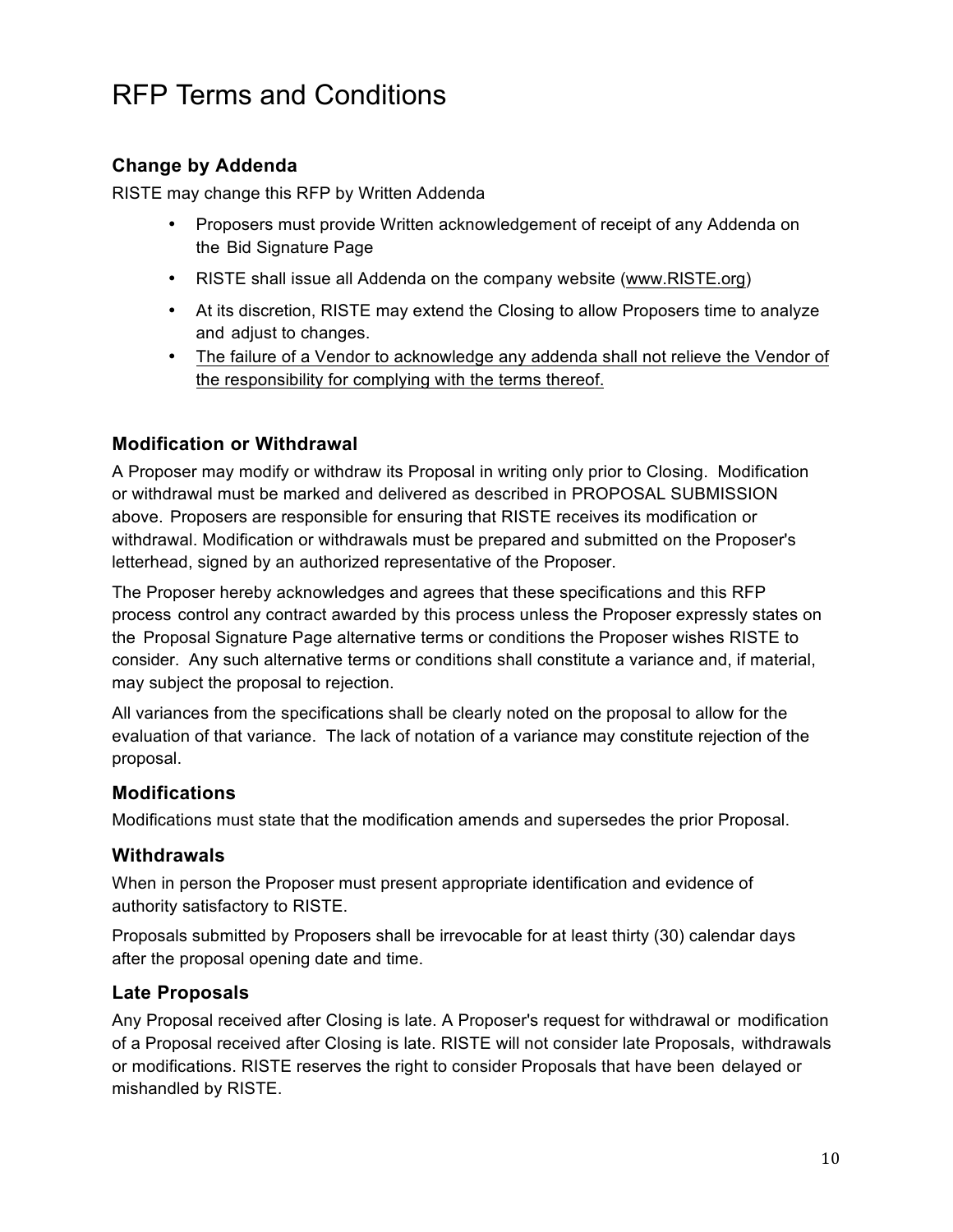# **Receipt, Opening and Recording Proposals**

Proposals will be opened and recorded. The number of Proposals received, the identity of Proposers will be disclosed to the public at the time of opening.

The content of proposals will not be disclosed until all proposals have been evaluated, negotiations completed if required, and Intent to Award has been published.

### **Multiple Awards**

RISTE reserves the right to elect, in its sole discretion, to make multiple awards. The number of awards shall be based on the anticipated member need and service, and awardees will be selected based upon the point totals awarded through the proposal scoring process. This notice of multiple awards does not preclude RISTE from awarding a single Contract.

# **Questions, Changes and/or Clarification**

All questions regarding this RFP must be submitted in writing using the comment form found at the Announcement URL. No oral questions will be accepted. All questions received prior to the deadline will be answered by and posted on RISTE's website.

Proposers may request changes or clarification to, or protest, the terms and conditions and/or the specifications of this RFP:

All Proposers can access RISTE's determination (i.e. entirely rejects or agrees with) to any questions, changes, or clarification on RISTE's website.

### **Corporate Overview**

Vendors must provide a brief history and description of their company and include all personnel, with contact info, who will be supporting this agreement. Please submit an organization chart with a narrative describing how the agreement will be supported.

# **References**

Vendors **must** submit at least three (3) references from current or previous educational institutions that have or are currently receiving similar products and services to those proposed. Each reference must include the name of the contact person, street address, telephone number, e-mail address and description of products and services provided.

RISTE reserves the right to take any or all of the following actions: to reject a proposal based on an unsatisfactory reference, to contact any person or persons associated with the referenced site, to request additional references, to contact organizations known to have used in the past or currently using the services supplied by the Vendor or the Vendor's sub Vendors, to contact independent consulting firms for additional information about the Vendor or the Vendor's sub Vendors, and to visit any or all of the reference sites for demonstrations. Note: The Vendor's references MUST demonstrate the size and scope of each reference provided*.*

# **Financial Viability**

RISTE reserves the right to require, during proposal evaluation, that the Vendor provide a copy of its most current Annual Report or audited Statement of Financial Condition to include a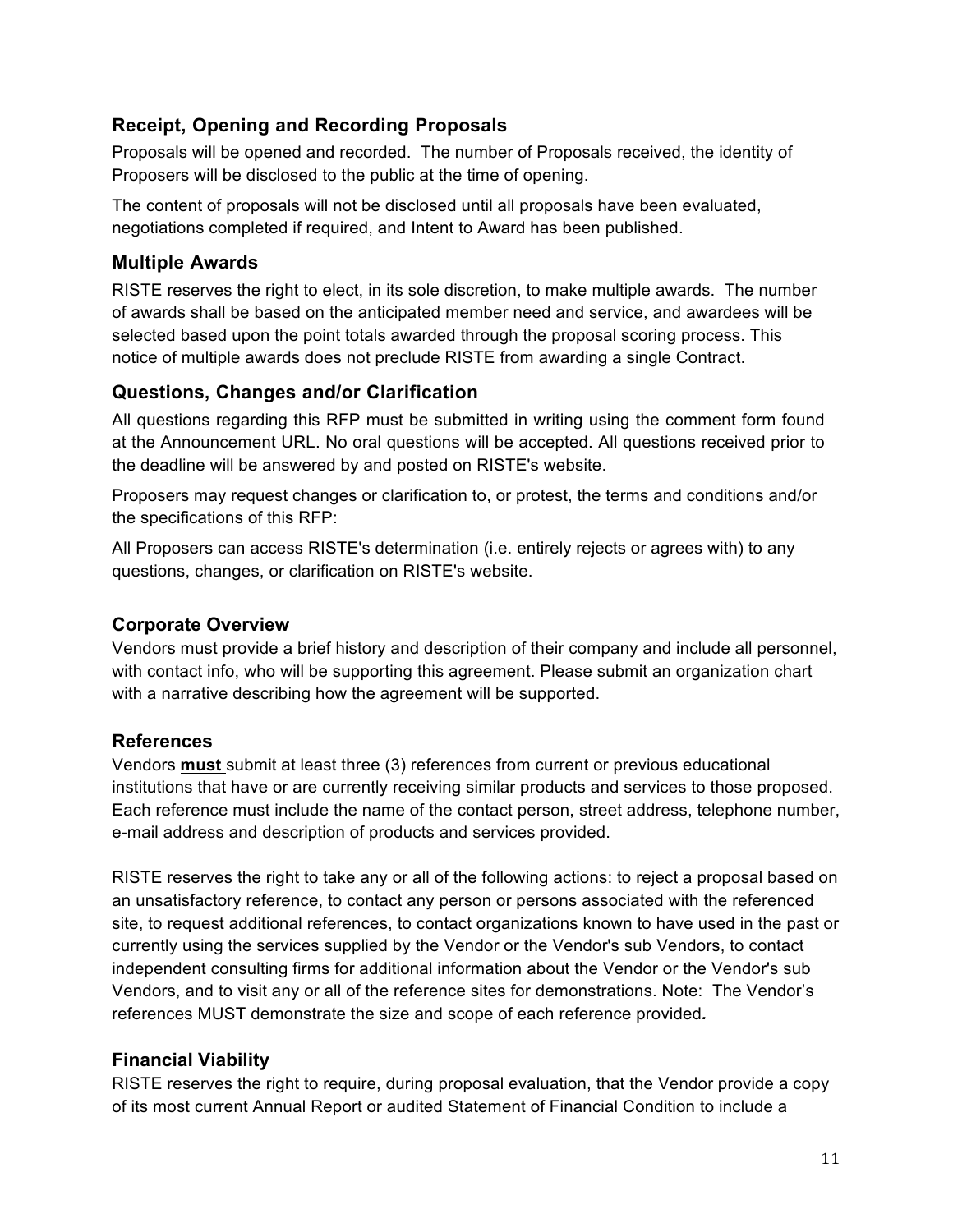Balance Sheet, Income Statement and Cash Flow Statement or other acceptable financial information. These documents may be relied on in any determination regarding Vendor financial responsibility

# **Cancellation of the RFP**

RISTE may cancel this RFP, in whole or in part, or reject all proposals submitted in response to the RFP when such action is determined to be fiscally advantageous to the organization.

# **Solicitation, Proposal Acceptance, Award and Discussions**

This RFP creates no obligation on the part of RISTE to award a contract or to compensate Vendors for proposal preparation expenses. RISTE reserves the unilateral right to cancel this solicitation at any time and to accept or reject any and all proposals, in whole or in part, received in response to this RFP; the unilateral right to award a contract in whole or in part; to award a contract to one Vendor; to waive or permit cure of minor irregularities; and to conduct discussions with Vendors in any manner necessary to serve the best interest of RISTE.

# **General Terms and Conditions**

The following terms and conditions apply to any contract awarded though this RFP process and will be incorporated by reference.

Awarded Proposers may not materially change or alter the terms, conditions, and prices from the Original Contract between the Awarded Proposer and the Consortium Members.

RISTE reserves the right to determine if any item, article or material complies substantially in quality and performance with the specifications, and if any variance listed in the proposal is material or immaterial.

Oral instructions or information concerning this or any RISTE request for proposal process given out by directors, officers, employees or agents of RISTE to prospective Proposers shall not bind RISTE and shall not be relied upon.

RISTE reserves the right to reject any or all proposals, return unopened any proposal received after the specified closing time, or require a Proposer to furnish additional material which provides evidence that the items quoted meet all of the specifications published in this document

The contents of proposals shall be considered confidential and will not be made public record, except in instances where Consortium Members require verification of the competitive bid process in compliance with state law.

For physical items shipped, the Awarded Proposer must replace any items damaged or lost en route within thirty (30) days after notification by RISTE member of such damage or loss. The Awarded Proposer is responsible for prosecuting all damage claims with the freight companies. Payment will be withheld until damaged goods are replaced.

Unless otherwise informed, RISTE members will expect all deliveries to be completed as requested.

Failure to meet the delivery schedule may result in the cancellation of an order except in the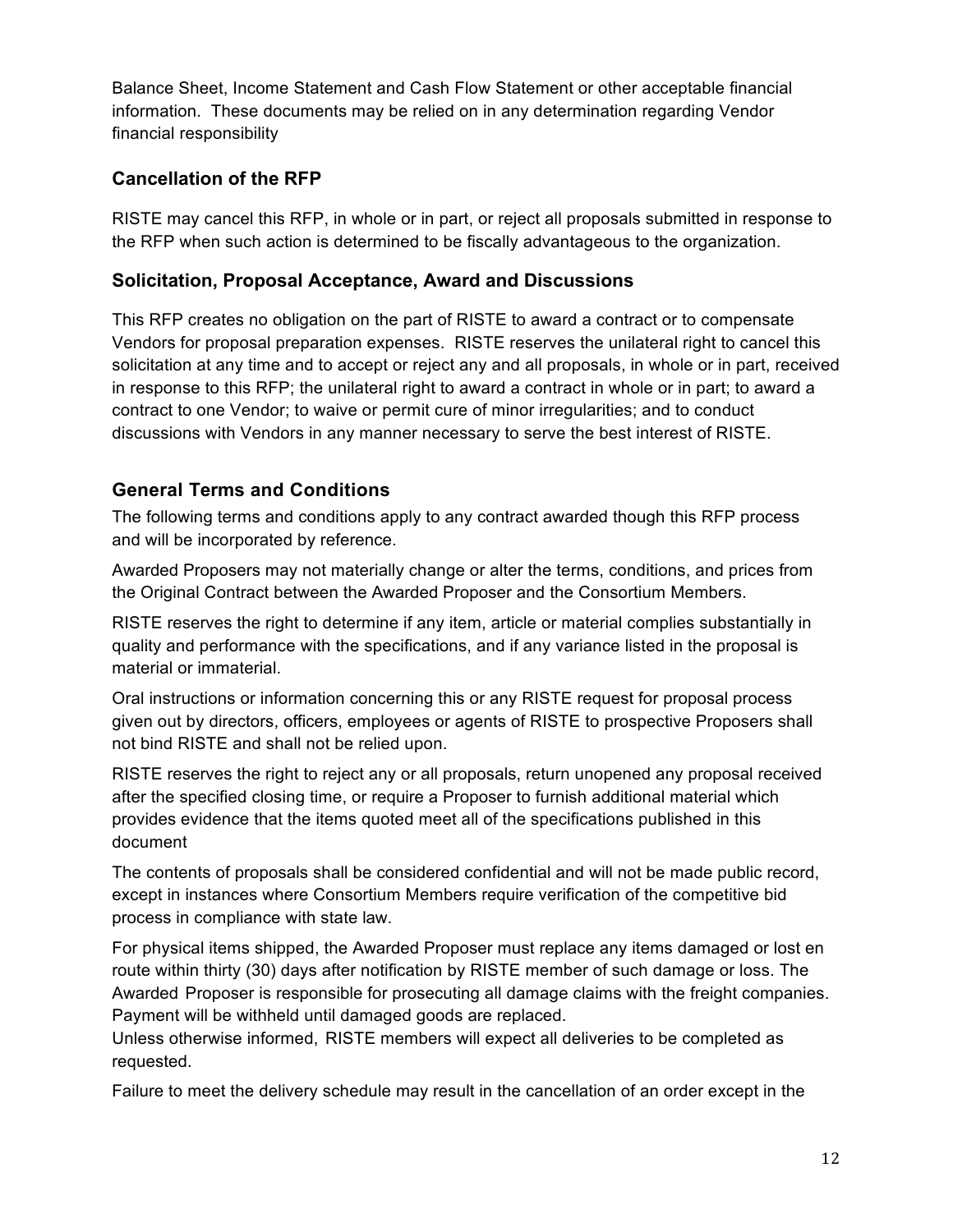event where labor strikes, natural disaster, or other circumstances beyond the control of the Awarded Proposer directly affect the delivery schedule. The Awarded Proposer must notify and provide evidence to the RISTE member via mail or fax within twenty (20) business days from the date the RISTE member places an order to claim an exception from the specified delivery schedule. Delays in the delivery schedule not expected that cause additional shipping expenses, up to and including airfreight shipments, to insure timely delivery of product as requested by a RISTE member, will be the sole responsibility of the Awarded Proposer.

Product without defect in original packaging may be returned with proper notification of Awarded Proposer by RISTE within sixty (60) days of receipt of shipment. For defective product, manufacturer's warranty has precedence. No restocking fees are permitted on any returns, defective or otherwise.

# **Price and product updates**

Proposers shall provide the items and services specified at or below the quoted level for the term of any awarded contracts under the agreement. During this period, prices may not change more than once per calendar quarter. Price increases greater than three percent (3%) require written notice of thirty (30) days before taking effect. Written notice shall be submitted to RISTE via email on the Excel Pricing List Template, Exhibit C. Pricing for new products and services may be added at any time to any contract awarded through this RFP process. The Awarded Proposer must provide on the first of each calendar quarter price updates, including discontinued items and any other changes or additions, submitted on the Excel Price List Template in order to ensure accurate RISTE advertised prices. Proposer must provide RISTE with 30 days notice for all pricing increases and product removals before taking effect.

#### **Distribution/Fulfillment Methodology**

Vendors are required to submit a cost quote that includes the 2% administrative fee. All proposals submitted in response to this RFP will be compared based on this methodology. Any other method of discounting will not be considered, in order to accurately and fairly compare all Vendors proposals submitted.

#### **Reporting Requirements**

RISTE shall have access to reports detailing purchases made by their members. Quarterly reports shall be required, summarizing sales under this agreement, no later than 30 days after the end of the fiscal quarter. There will be a 2% administrative fee returned to RISTE for each sale made under this agreement after each fiscal quarter.

#### **Change in Vendor Representatives**

Vendor shall appoint a primary representative to work with the RISTE agreement administrator to maintain, support and market this Agreement. Vendor shall notify RISTE of any change in primary representative. RISTE reserves the right to require a change in Vendor's then-current primary representative if the assigned representative is not, in the opinion of the RISTE agreement administrator, serving the needs of the RISTE membership.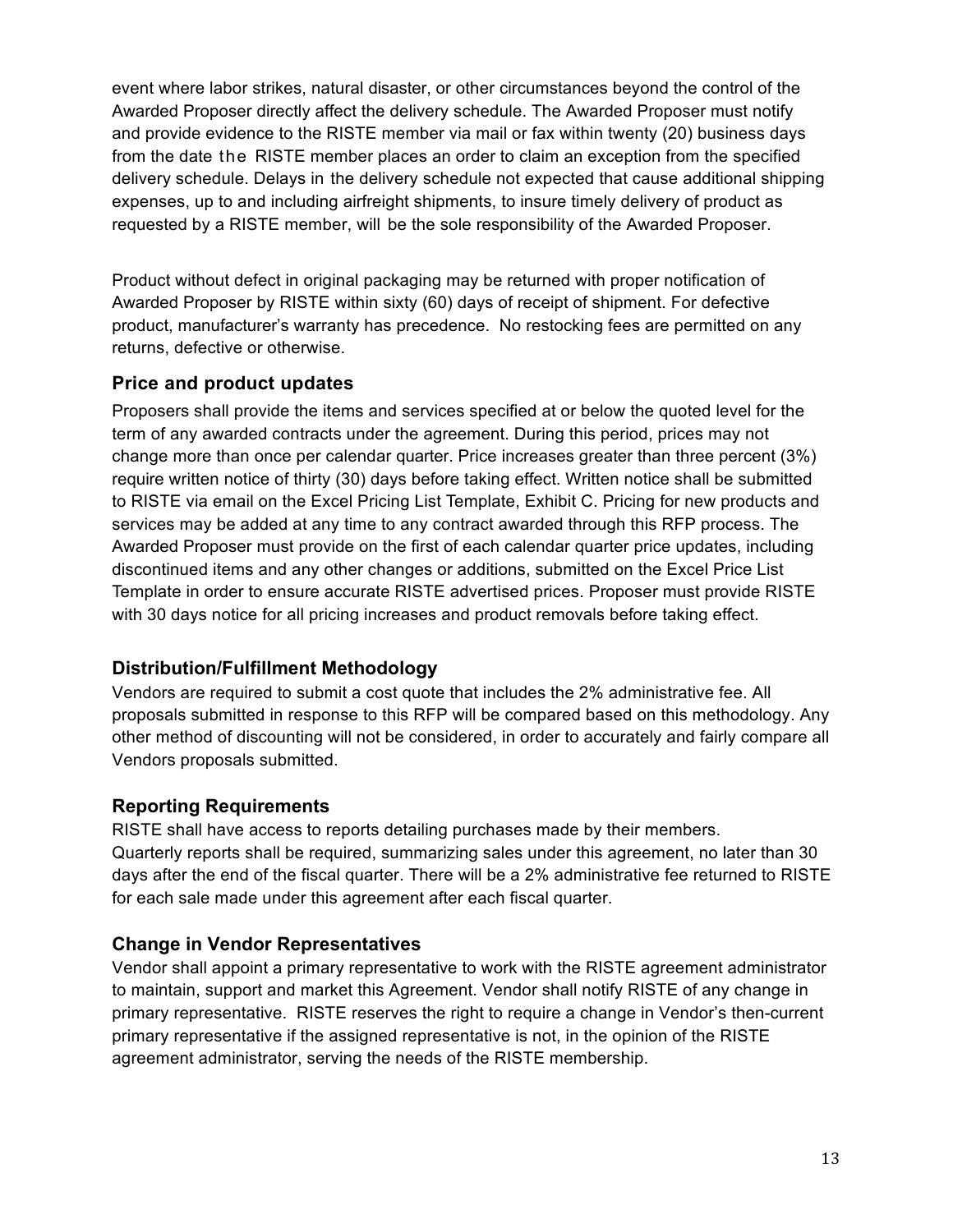# RFP Evaluation

It should be explicitly noted that the RISTE is not obligated to award the contract to the Vendor who submits the lowest pricing. Rather, the contract will be awarded to the Vendor whose proposal is the most advantageous (lowest and best) to the RISTE consortium and member schools.

#### **Quality of Response – 20 points**

Adherence to RFP requirements Strength of Overall Proposal

#### **Quality of response to Exhibit A items – 10 points**

**Quality References – 10 points**

#### **Warranty and service– 10 points**

#### **Pricing – 50 points.**

The lowest pricing that meets the standards and requirements set forth in this RFP will receive 50 points.

#### **Proposal Evaluation**

RISTE members will evaluate proposals during the timeframe of August 4, 2014 thru August 8, 2014.

During this time, discussions may occur for the purpose of clarifying aspects of the proposal, but proposals may be accepted and evaluated without such discussions. Discussions MUST NOT be initiated by the Vendors. Proposals will not be publicly read on the due date. The award will be announced on Monday, August 11, 2014.

#### **Award/Evaluation**

Our goal is for every member school's Google implementation to be a success.

RISTE is looking for a solution-based initiative rather than a commodity based contract. Proposals will be evaluated on how well they will provide the best implementation solution, which often requires additional services. Project management and successful coordination of the entire project process from initial purchase by RISTE members to deployment and ongoing support of the Chromebook solution are needed. RISTE is looking for a vendor that can provide a total ecosystem integrating devices, software solutions, professional development, and ongoing support throughout the life of the contract beyond initial roll out.

Ability for the firm to provide a solution for replacement and repair of hardware and software in a timely manner to ensure that there is minimal impact to the learning process.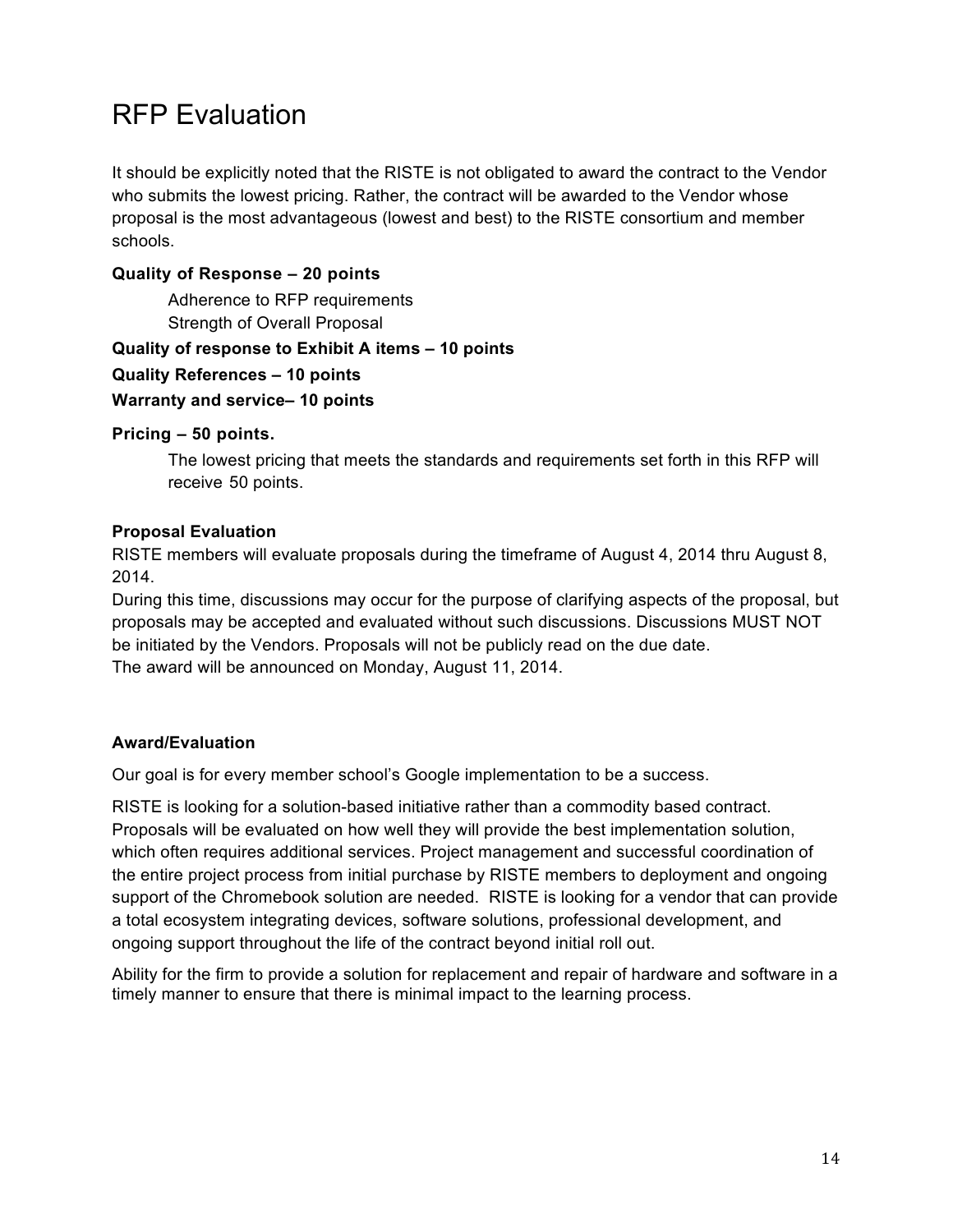The evaluation will encompass how well the proposals provides hardware options, software solutions, device management, technical support, professional development and measurable values that will best support the RISTE initiative.

#### **Examples of measurable values that we will be looking for:**

- Account team dedicated to the state of Rhode Island, including both inside and field resources
- First class warranty support for both devices and software components of the Google ecosystem
- Dedicated toll free number for RISTE
- Prompt payment reporting
- Ability to provide local, dedicated, onsite support resources when needed.
- Current EDI feed
- Quality management IS09001
- Dedicated contract management team
- Experience with product line, and a large existing install base (references to confirm experience with successful examples)
- Authorized Reseller Certification
- Technical Certifications
- Ability to educate the end users on all the benefits of the Google Classroom ecosystem
- Ability to provide curriculum and professional development integrated with hardware solution
- Sufficient credit to establish necessary inventory stocking position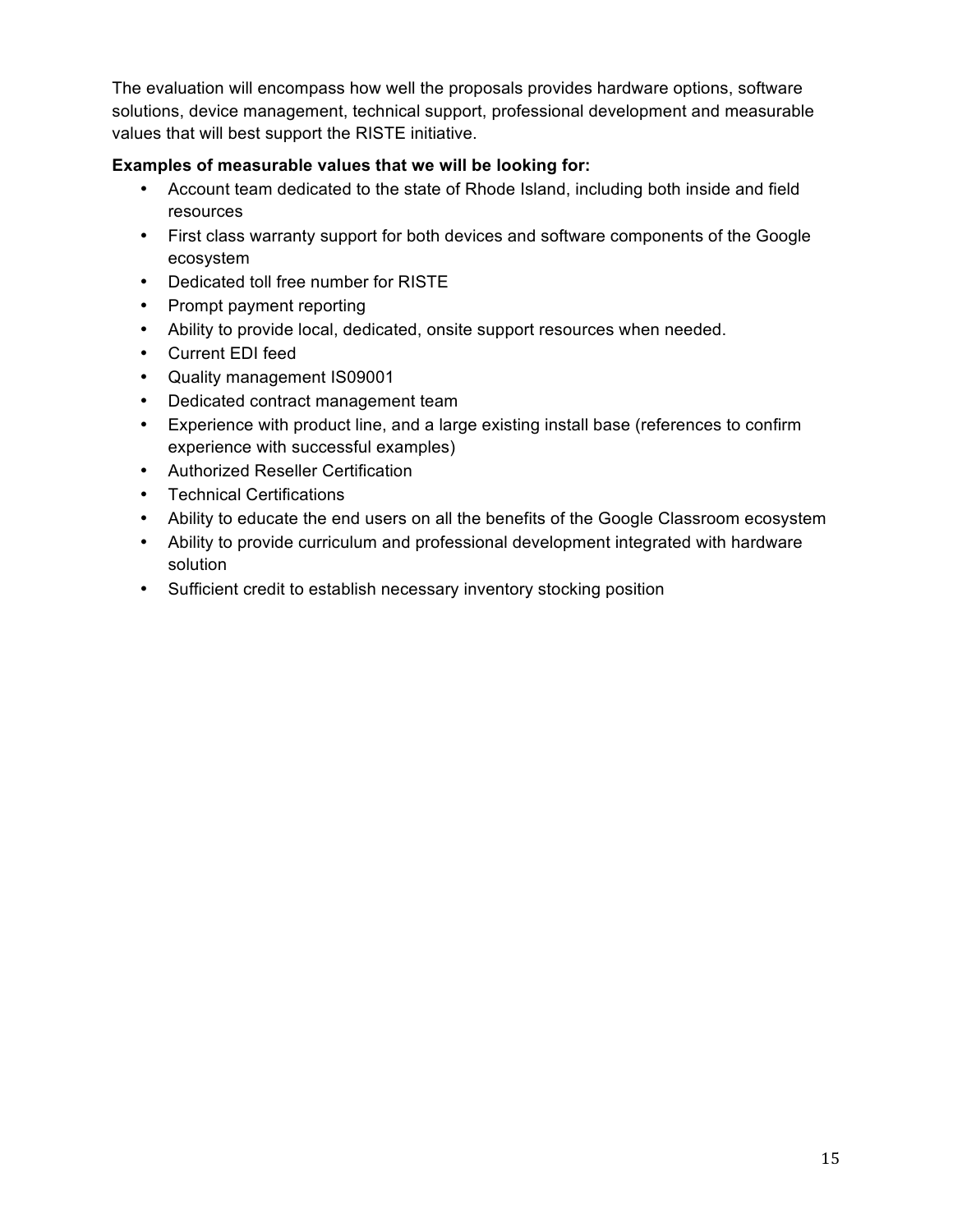# Post Award Instructions

### **Post-Award Conference**

Within sixty days (60) of award notification, principals on awarded contract shall meet in person or via phone with RISTE personnel to review marketing efforts, contract terms and conditions, and proposal administration.

#### **Post-Award Requirements**

Awarded Proposer will provide appropriate marketing assets (logo, company information, etc) to RISTE.

Awarded Proposer shall construct a web page with the following:

Link to RISTE's web store and website

Purchasing information

Product information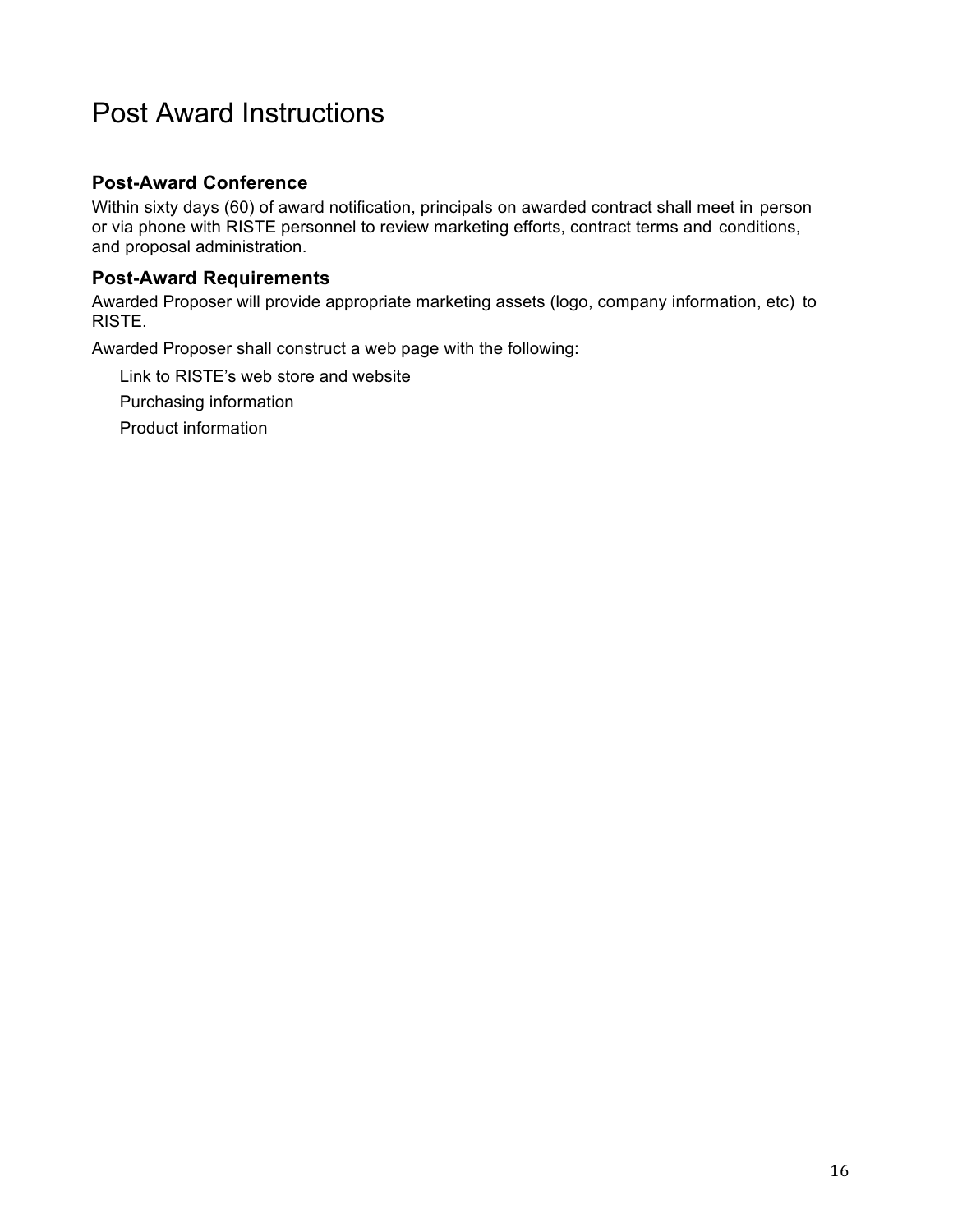# Proposal Signature Page

The undersigned hereby agrees to the specifications, terms and conditions of this request for proposals from Proposers to provide Chromebooks products and related services.

The undersigned acknowledges his authority to submit this proposal on behalf of the Proposer listed below and bind it to comply with these specifications, terms and conditions if any contract is awarded through this RFP process.

Furthermore, the undersigned certifies conformance to applicable Federal laws, Oregon Revised Statutes, and Oregon Administrative Rules concerning public contracts, and that this proposal is made without connection with any person, firm or corporation making a proposal for the same goods or services, and is in all respects fair and without collusion or fraud.

| Address of Company Proposing<br>Andress of Company Proposing                                                                                                                                                                         |  |                         |  |  |
|--------------------------------------------------------------------------------------------------------------------------------------------------------------------------------------------------------------------------------------|--|-------------------------|--|--|
|                                                                                                                                                                                                                                      |  | State: <u>Zip: Zip:</u> |  |  |
|                                                                                                                                                                                                                                      |  |                         |  |  |
|                                                                                                                                                                                                                                      |  |                         |  |  |
|                                                                                                                                                                                                                                      |  |                         |  |  |
| Title: <u>the contract of the contract of the contract of the contract of the contract of the contract of the contract of the contract of the contract of the contract of the contract of the contract of the contract of the co</u> |  |                         |  |  |
| Signature: <u>contact and a series of the series of the series of the series of the series of the series of the series of the series of the series of the series of the series of the series of the series of the series of the </u> |  |                         |  |  |
| (Must be signed by an officer or duly authorized company representative.)                                                                                                                                                            |  |                         |  |  |

Print signers name & Title: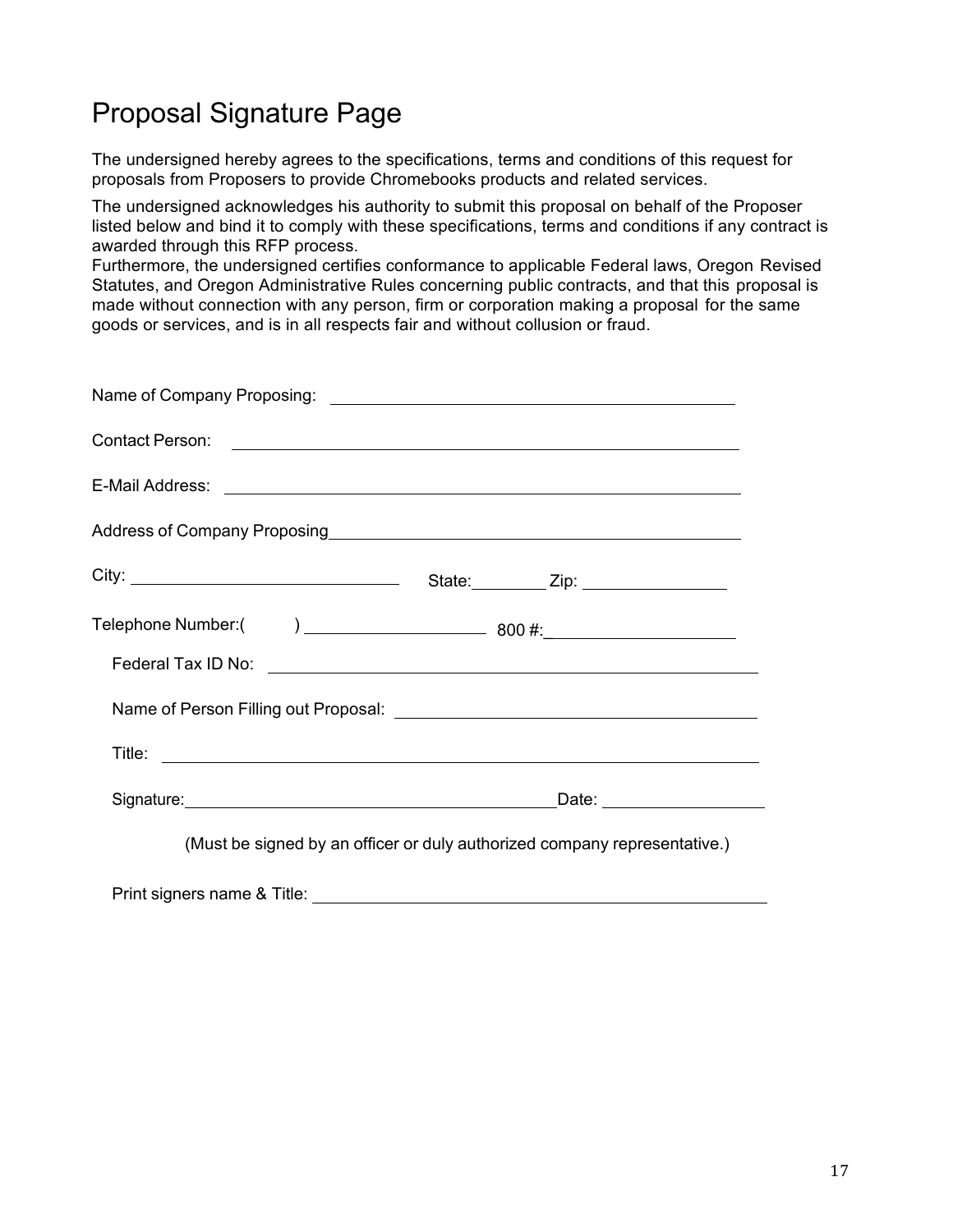# **Exhibit A** Scope of Work: Additional Specifications

# 1. **Laptop Software Requirements**

The proposed products must meet one of the following software requirements

- Legally possess a license for current Chrome OS
- Legally operate the current Chrome OS
- Legally allow the installation of the Google Management Console

#### 2. **Reseller Requirements**

Awarded reseller must be capable of providing configuration services included but not limited to:

- Unboxing; and
- Enrollment into Google Management license; and
- Pre-configuration of district wireless; and
- Asset tagging services; and
- Etching district logo information onto case/protective shell; and

#### 3. **Reseller Qualifications**

- Authorized Google reseller including Google Management Console and Google Apps for Education; and
- Authorized anywhere RISTE contract can be sold; and
- Capable of providing professional development services for Google Apps for EDU; and
- Capable of providing lease options for Chromebooks AND related products

#### 4. **Hardware Solutions**

- Cost effective Chromebook (11")
- Large Display Chromebook (13-14")
- Ruggedized Chromebook (similar to Lenovo 11e)
- Tablets (7" & 10")
- Optional equipment/features: laptop charging carts, sleeves, and carrying cases may be added to pricing spreadsheet for each model

*A successful proposal will clearly and succinctly outline how the Proposer can meet the above qualifications*.